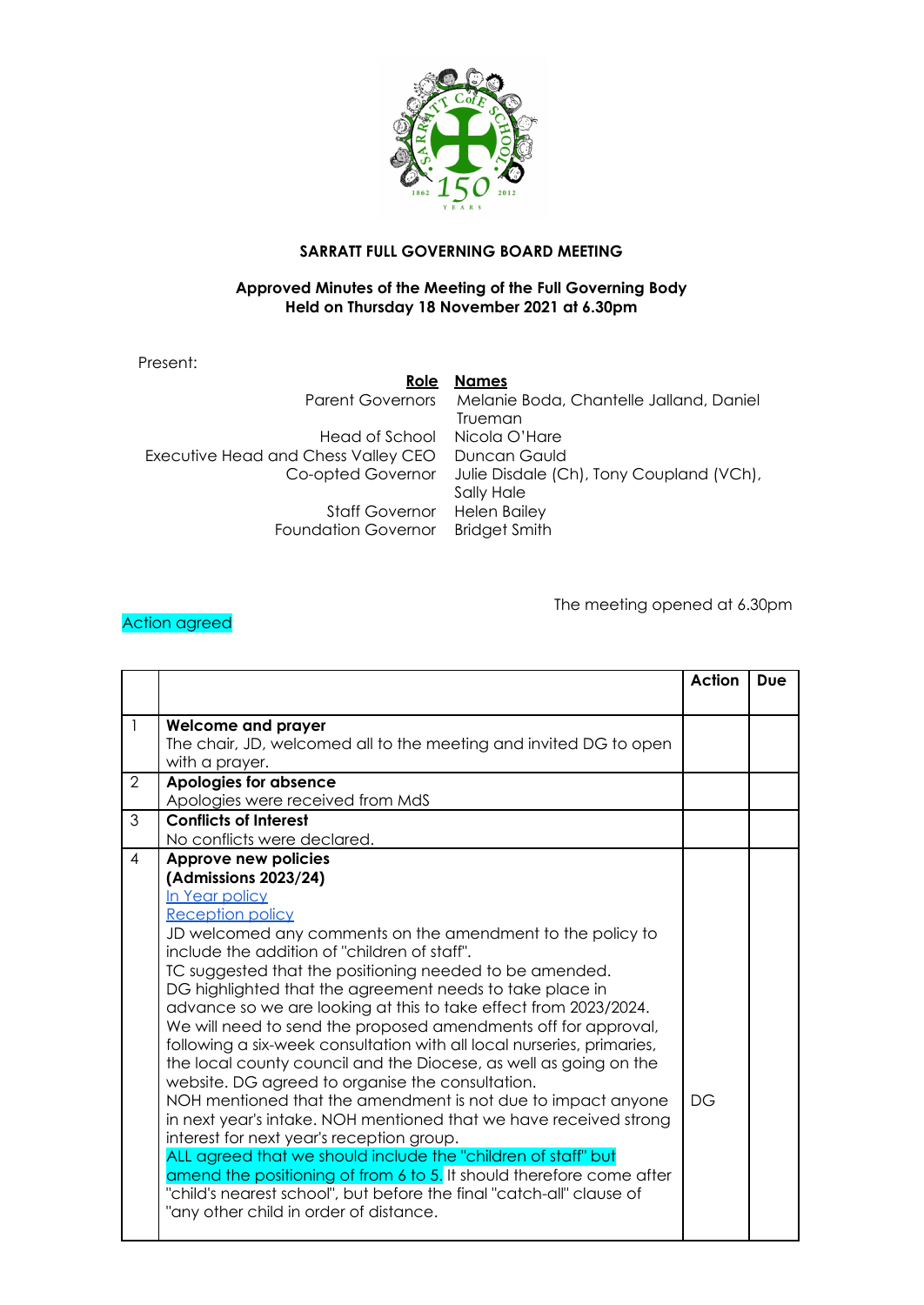| $\overline{5}$ | <b>School Development Plan and Head's Report</b>                                       |            |  |
|----------------|----------------------------------------------------------------------------------------|------------|--|
|                | NOH mentioned that they have been making positive changes                              |            |  |
|                | and that the school is seen as securely good and improving. Some                       |            |  |
|                |                                                                                        |            |  |
|                | of the amendments:                                                                     |            |  |
|                | Develop the role of subject leaders across the school by<br>$\overline{\phantom{0}}$   |            |  |
|                | naming a member of staff per curriculum subject and                                    |            |  |
|                | strengthening links with MAT partnership schools.                                      |            |  |
|                | Currently handing over the Humanities role to the recently<br>$\blacksquare$           |            |  |
|                | qualified Year 3 teacher.                                                              |            |  |
|                | Read, Write Inc phonics now delivered in Reception and<br>$\overline{\phantom{a}}$     |            |  |
|                | Year 1.                                                                                |            |  |
|                | Mastering Number mathematics program.<br>$\overline{\phantom{a}}$                      |            |  |
|                |                                                                                        |            |  |
|                | Quality of training through positive observations<br>$\blacksquare$                    |            |  |
|                | Kagan Structures - the Year 6 teacher is due to share this<br>$\overline{\phantom{a}}$ |            |  |
|                | with other staff in January. JD asked for some more detail                             |            |  |
|                | about this concept. NOH explained this is where pupils will                            |            |  |
|                | have ownership of their learning and undertake active                                  |            |  |
|                | participation in groups of 4 which eliminates the hands up                             |            |  |
|                | approach.                                                                              |            |  |
|                | NOH continues to address and summarise the Heads Report:                               |            |  |
|                | There have been positive changes to the MSA - lunchtime                                |            |  |
|                | staff which has resulted in a positive lunchtime environment.                          |            |  |
|                |                                                                                        |            |  |
|                | Miss Byrne (SENCO) is returning from maternity leave in 11                             |            |  |
|                | days.                                                                                  |            |  |
|                | Teaching staff appraisals completed in October as per MAT<br>$\blacksquare$            |            |  |
|                | policy. Changes in pay scale approved for those due an                                 |            |  |
|                | increase.                                                                              |            |  |
|                | NOH and Mo Serby have both applied for places on NPQ                                   |            |  |
|                | programmes. NOH has had approval for the NPQH                                          |            |  |
|                | (Headship) and waiting on Mo's approval for the NPQSL                                  |            |  |
|                | (Senior Leadership).                                                                   |            |  |
|                | Pupil numbers are looking much stronger at 151 with 4                                  |            |  |
|                | classes full. 2 new starters this week and 4 new starters in                           |            |  |
|                |                                                                                        |            |  |
|                | Dec/Jan.                                                                               |            |  |
|                | NOH has been doing 1:1 school tours. There have been 27                                |            |  |
|                | booked in plus 7 from siblings at the school so the numbers                            |            |  |
|                | for the next reception group are looking strong. TC feels that                         |            |  |
|                | the personal element of the tours really showcases the                                 |            |  |
|                | nurturing quality of the school.                                                       |            |  |
|                | <b>COVID</b>                                                                           |            |  |
|                | There are currently 12 positive cases at the school.                                   |            |  |
|                | Keeping bubbles separated and NOH working with Herts to                                |            |  |
|                | ensure an outbreak plan. County has been very supportive.                              |            |  |
|                | NOH has said the school has cancelled visitors and events.                             |            |  |
|                |                                                                                        |            |  |
|                | Difficulty persists as some parents are not being<br>$\overline{\phantom{a}}$          |            |  |
|                | co-operative with testing and are sending their children in                            |            |  |
|                | with a cough. Important to ensure vigilance at this stage to                           |            |  |
|                | prevent further spreading.                                                             |            |  |
|                | All being well, we can continue with the December events.                              |            |  |
|                |                                                                                        |            |  |
| 6              | Safeguarding                                                                           |            |  |
|                | SH and NOH had their pre-meeting on 5 <sup>th</sup> November and no issues             |            |  |
|                | were identified in relation to safeguarding.                                           |            |  |
|                | Outstanding actions:                                                                   |            |  |
|                | NOH to update safeguarding policy on website (version on                               | <b>NOH</b> |  |
|                | policy folder is correct). NOH has scheduled meeting next                              |            |  |
|                | week to update website.                                                                |            |  |
|                | NOH to locate Attendance Policy as SH cannot see it in                                 | <b>NOH</b> |  |
|                | current Governor Folders.                                                              |            |  |
|                |                                                                                        |            |  |
|                | SH attending a Herts/Bucks/Beds networking event and found it                          |            |  |
|                | very useful/helpful with the following suggestions for governors:                      |            |  |
|                | SH to attend school within next few weeks to check Single                              | <b>SH</b>  |  |
|                | Record (a check that NOH is checking it twice a year).                                 |            |  |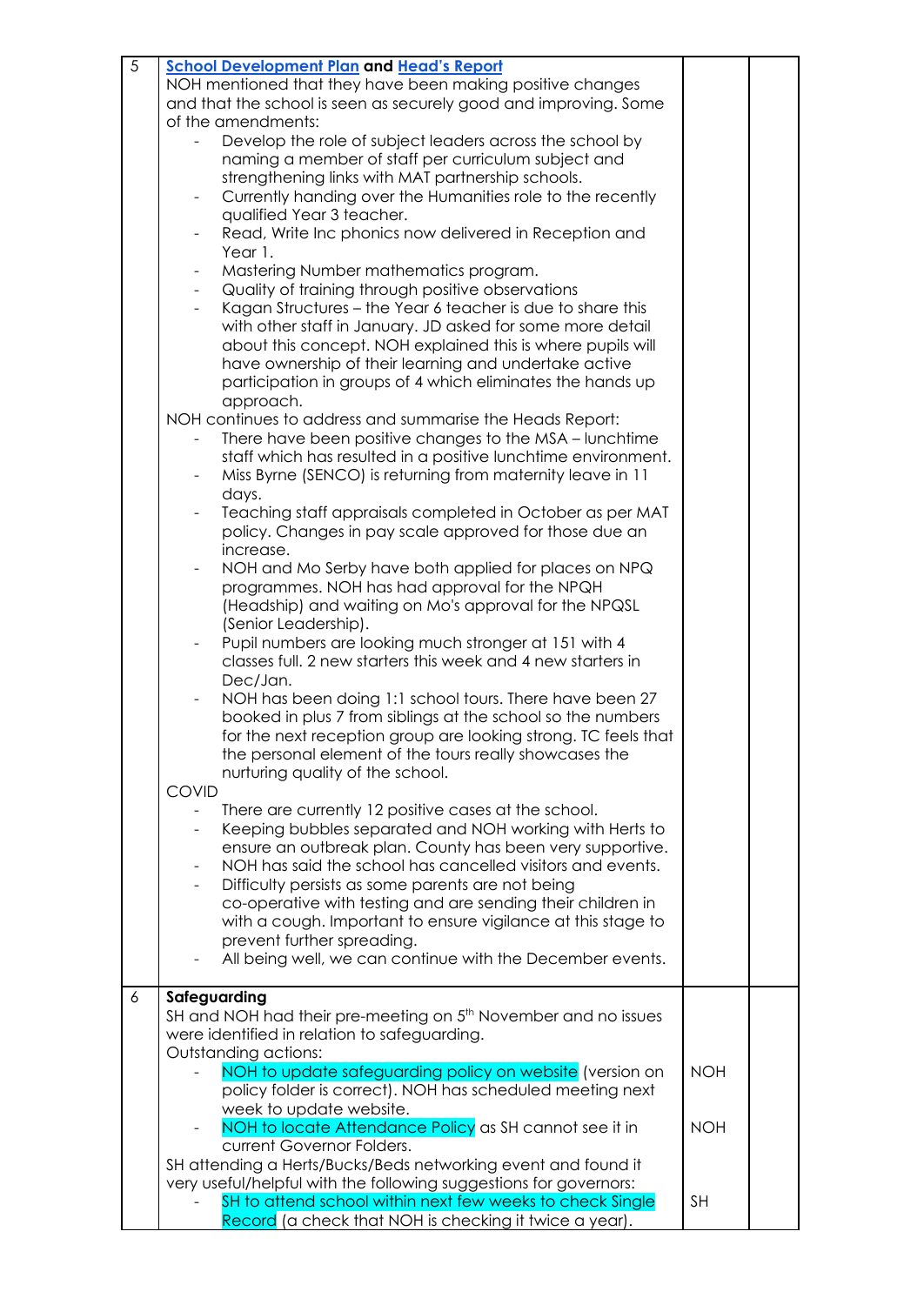|                | Prevent Training should be completed by at least 3<br>governors. JD has recently attended Prevent training as part<br>of her teaching training, so hers is up to date. JD to log this<br>in the training diary. SH, and CJ will attend prevent training.<br>Duncan is able to deliver this training, but it is also available<br>through online governor training.<br>Safer Recruitment - only a refresher on modern governor. Or<br>there's a good course offered by the NSPCC online. SH will<br>book to attend safer recruitment. SH will pay £35 and then<br>email Sarah (admin) to obtain an expense form to claim this<br>back.<br>Ensure governors are visiting at least once a term.<br>Training - DT attended safeguarding training and will email<br>details (date, time, title) to SH.                                                                                                                                                                                                                                                                                                                                                                                                                                                                                                                                                                 | SH/JD<br>/CJ<br><b>SH</b><br>DT |  |
|----------------|-------------------------------------------------------------------------------------------------------------------------------------------------------------------------------------------------------------------------------------------------------------------------------------------------------------------------------------------------------------------------------------------------------------------------------------------------------------------------------------------------------------------------------------------------------------------------------------------------------------------------------------------------------------------------------------------------------------------------------------------------------------------------------------------------------------------------------------------------------------------------------------------------------------------------------------------------------------------------------------------------------------------------------------------------------------------------------------------------------------------------------------------------------------------------------------------------------------------------------------------------------------------------------------------------------------------------------------------------------------------|---------------------------------|--|
| $\overline{7}$ | Welfare / Pupil Premium / SEND<br>MB mentioned it is a positive picture as NOH has already<br>mentioned with numbers of pupils increasing. School SENCO due<br>back in 11 days. Miss Byrne will focus on 2 days a week in the first<br>term dedicated to SENCO with no PPA cover.<br>Jill Ward, who has recently finished a placement on play therapy, is<br>in conversation over further paid support. The budget can't stretch<br>to 1:1 but perhaps we could do group sessions. JD questioned this<br>to ensure that a genuine need is established for this first.                                                                                                                                                                                                                                                                                                                                                                                                                                                                                                                                                                                                                                                                                                                                                                                             |                                 |  |
| 8              | Data / Standards / Curriculum<br>All that attended the data training agreed that it was really useful.<br>NOH mentioned that more data is due to be inputted in<br>December.<br>JD states that Attainment and Progress are important markers and<br>the data suggests there are no concerns as a result of Covid other<br>than in Year 1. NOH assures the board that the changes in staff and<br>year groups has been positive. Mrs Whittaker, as head of lower<br>school should move into different year levels to ensure<br>competence across the levels. NOH continues that the read, write<br>inc program has 6 week assessments so that any issues/delays can<br>be identified sooner. There have been some really positive<br>improvements in Year 1.<br>How do we communicate the curriculum?<br>JD noted that the school should do more to promote what<br>we offer in terms of curriculum, and why. This could be a<br>short video explanation on the core subjects on our website<br>- particularly phonics and maths to begin with. This would<br>be useful for parents, governors and inspectors or other<br>stakeholders. All agreed that it would be helpful if the kids<br>could articulate what they have learned too.<br>NOH to engage with subject leaders to create this content;<br>potentially with the help of the kids, where appropriate. | <b>NOH</b>                      |  |
| 9              | Resources / Budget / Health & Safety<br>Building works - delays did lead to frustrations with staff but now<br>only a few snags outstanding. Although it is possible for staff to now<br>able to come together at lunchtime, staff are taking a cautious<br>approach and are holding off gathering in lunch groups.<br>JD questioned that now we have new gates, to ensure that all<br>other access points are secure, for example, a hole in the hedge.<br>NOH responded that Sue from Christchurch is proactive and<br>organised so will be reviewing the safeguarding aspects of the<br>build.                                                                                                                                                                                                                                                                                                                                                                                                                                                                                                                                                                                                                                                                                                                                                                 |                                 |  |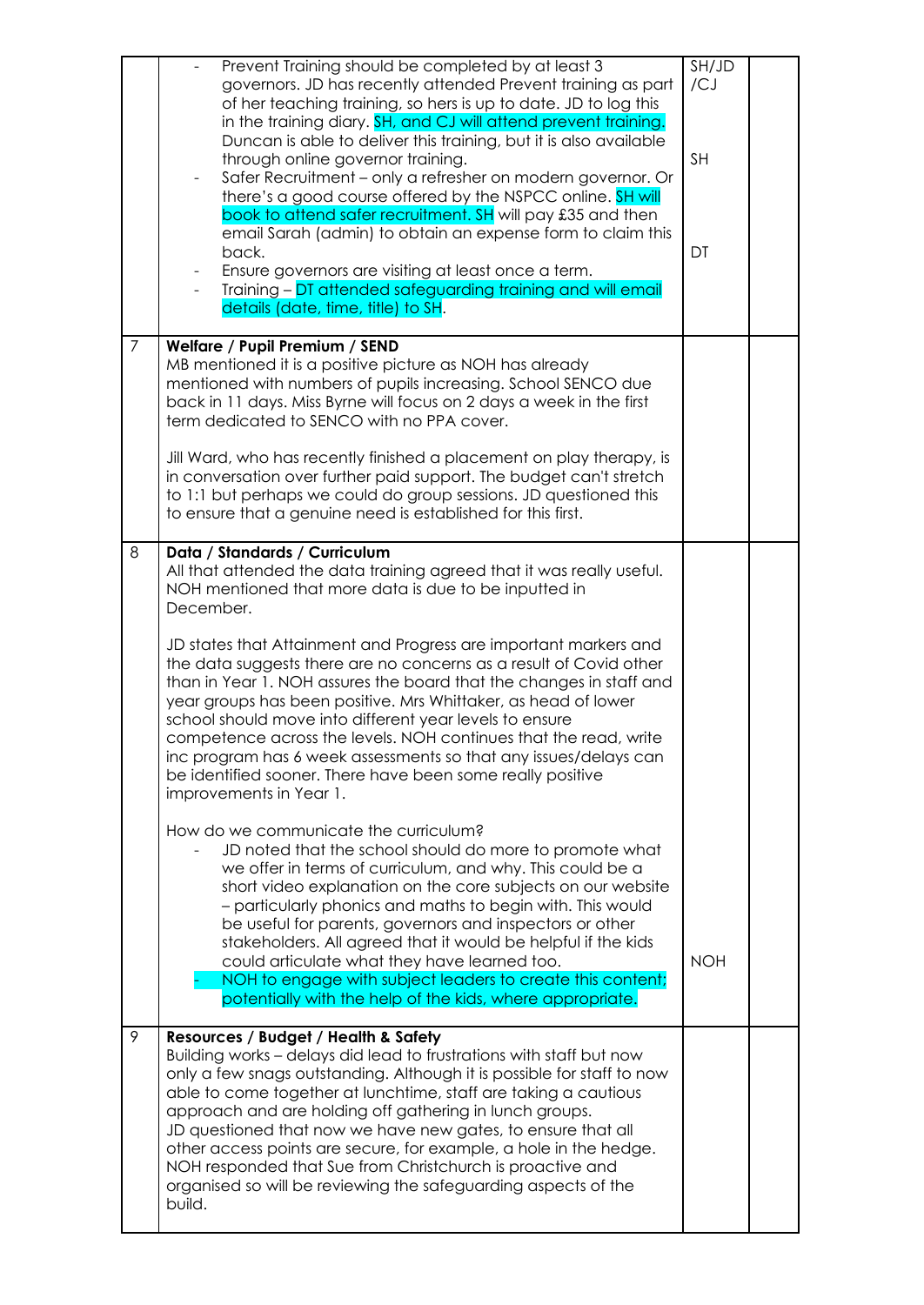|    | Resources Committee agreed new terms of reference and it would<br>be helpful to get another 1 or 2 people to join the resources<br>committee. Tony expects the next meeting in March to be his last.<br>Finance position is strong with 9k surplus and the next academic<br>year is looking flat. Positive picture with pupil numbers due to<br>increase.<br>DG to ask Lisa Shirt to include a glossary of terms in next financial<br>report. GAG = General Annual Grant = total amount we get in.<br>DT due to go in next week with lighter checklist from DG to check<br>on Health and Safety.<br>As Tony is due to leave, we are looking for other governors. We<br>have 1 response from someone that is yet to join the school<br>(reception next year).<br>We should look outside the school for potential additional<br>governors<br>Bios are on the website.<br>MB suggested we could add a section in the newsletter<br>from each governor on their perspective of the school<br>Chair of SPA also looking for new joiners.<br>Hopefully the quiz will be able to happen around Easter so<br>that we can have a social element and work on promoting<br>the governor group to attract new members.                                                                                                                                                                                                                                                                                                                            | DG<br>DT/<br><b>DG</b> |  |
|----|---------------------------------------------------------------------------------------------------------------------------------------------------------------------------------------------------------------------------------------------------------------------------------------------------------------------------------------------------------------------------------------------------------------------------------------------------------------------------------------------------------------------------------------------------------------------------------------------------------------------------------------------------------------------------------------------------------------------------------------------------------------------------------------------------------------------------------------------------------------------------------------------------------------------------------------------------------------------------------------------------------------------------------------------------------------------------------------------------------------------------------------------------------------------------------------------------------------------------------------------------------------------------------------------------------------------------------------------------------------------------------------------------------------------------------------------------------------------------------------------------------------------------------------|------------------------|--|
| 10 | Church Distinctiveness / SIAMS / ArtsMark<br>BS highlighted that they received 6 response from parents and 6<br>responses from governors.<br>BS summarised the results of the survey:<br>Most people believe church distinctiveness makes a<br>difference and that Christian values are at the heart of the<br>school<br>Intentionally praying at the start of the governors meeting is<br>$\qquad \qquad \blacksquare$<br>beneficial to be mindful and should continue.<br>Vision is decent but generic. Parents highlight it could refer<br>to any school. Actually the tag line is more encompassing of<br>the Sarratt way, than the vision.<br>Core values – there are too many of them (7) and are not<br>clearly set out on the website<br>Agree that it is not just about the academic parts<br>We recognise staff but don't always recognise what we do.<br>New core values that are proposed and all agree:<br>1. Compassion<br>2. Courage<br>3. Creativity<br>This supports the nurturing nature of the school. Moving the values<br>to be simpler will help to engrain this in everyday culture with<br>students, gold book and also in staff meetings.<br>MB also suggested that we could have a "Creativity Day" and a<br>"Courageous Day" and a "Compassion Day" each term.<br>SH also suggests Curiosity. NOH and JD agree this is captured within<br>creativity.<br>We should link this to a bible verse, for example "love each other as<br>I love you" to symbolise how the school values each individual<br>child. |                        |  |